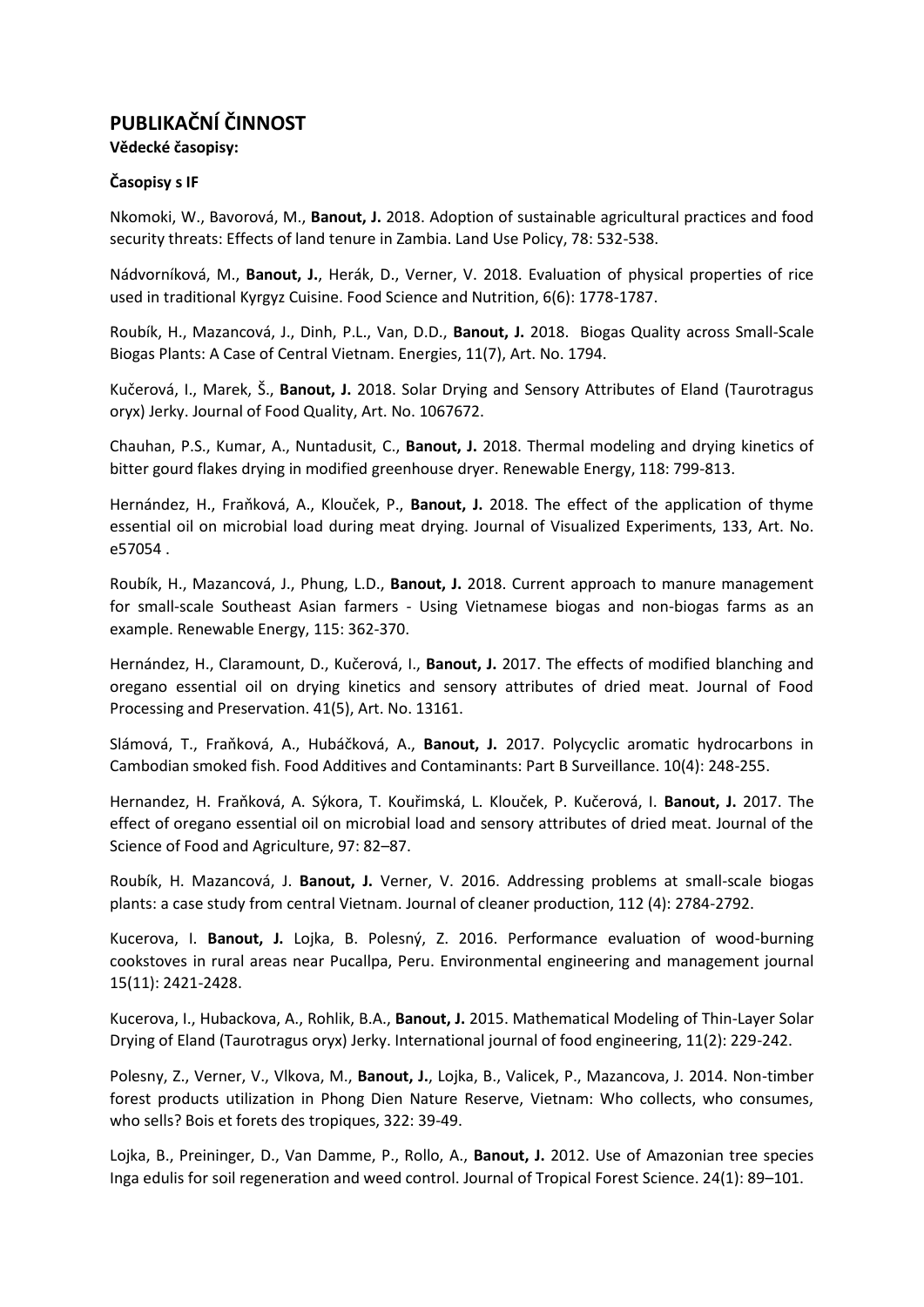Lojka, B., Hlasna Cepkova, P., Navratilova L., Van Damme, P., **Banout, J.**, Polesný, Z., Preininger, D. 2011. Methods for short-term control of Imperata grass in Peruvian Amazon. Journal of Agriculture and Rural Development in the Tropics and Subtropics. 112 (1): 37-43.

**Banout, J.**, Ehl, P., Havlik, J., Lojka, B., Polesny, Z., Verner, V. 2011. Design and performance evaluation of a Double-pass solar drier for drying of red chilli (Capsicum annum L.). Solar Energy, 85: 506–515.

Vlkova, M., Polesny, Z., Verner, V., **Banout, J.**, Dvorak, M., Havlik, J., Lojka, B., Ehl, P., Krausova, J. 2011. Ethnobotanical knowledge and agrobiodiversity in subsistence farming: case study of home gardens in Phong My commune, central Vietnam. Genetic Resources and Crop Evolution. 8 (5): 629- 644.

**Banout, J.** Ehl, P. 2010. Using a Double-pass solar drier for drying of bamboo shoots. Journal of Agriculture and Rural Development in the Tropics and Subtropics. 111 (2): 119-127.

**Banout, J.**, Havlik, J., Kulik, M., Kloucek, P., Lojka, B., Valterova, I. 2010. Effect of solar drying on the composition of essential oil of Sacha culantro (Eryngium foetidum L.) grown in the Peruvian Amazon. Journal of Food Process Engineering. 33: 83–103.

**Banout, J.** Lojka, B. Matoušková, N. Polesný, Z. Lojkova, J. 2008. Investigation of Imperata sp. as a primary feedstock for compost production in Ucayali region, Peru. Journal of Agriculture and Rural Development in the Tropics and Subtropics 109(2):113-121.

Lojka, B., Lojkova, J., **Banout, J.**, Polesny, Z., Preininger, D. 2008. Performance of an improved fallow system in the Peruvian Amazon-modelling approach. Agroforestry Systems 72:27–39.

# **Recenzované vědecké časopisy bez IF:**

Hubáčková, A. **Banout, J.** 2017. Clean Foods The Inhibitory Effect of Five Natural Juices on the Browning of Apple Slices during Drying. Aeticle: Horticulturae 2017, 3(1), 19.

Vlkova, M., Verner, V., Kandakov, A., Polesny, Z., Karabaev, N., Pawera, L. Nadvornikova, I., **Banout, J.** 2015. Edible plants sold on marginal rural markets in fergana valley, Southern Kyrgyzstan. Bulgarian Journal of Agricultural Science. 21(2), 243-250

Hubackova, A., Kucerova, I., Chrun, R., Chaloupkova, P., **Banout, J.** 2014. Development of Solar Drying Model for Selected Cambodian Fish Species. Scientific World Journal, Art. No.: 439431.

**Banout, J.**, Urban, O., Musil, V., Szakova, J., Balik, J. 2014. Agent orange footprint still visible in rural areas of central Vietnam. Journal of Environmental and Public Health, Article Number 528965.

Jílková, K. **Banout, J.** Monitoring of Composting Practices in Selected Rural Areas Near Pucallpa City, Peru. Agricultura tropica et subtropica, 2012, roč. 45, č. 3, s. 151-156.

Lojka, B. **Banout, J.** Banoutová, L. Verner, V. Van Damme, P. 2011. Diversity of shifting cultivation cycles among small-scale farmers in Peruvian Amazon. Agricultural Sciences (2)2: 68-77.

Lojka, B., Dumas, L., Preininger, D., Polesný, Z., **Banout, J.** 2010. The use and integration of Inga edulis in agroforestry systems in the Amazon. Agricultura Tropica et Subtropica. 43(4): 112 - 119.

Ehl, P., **Banout, J**., Lojka, B., Polesny, Z., Lojkova, J. 2010. Postharvest processing of selected tropical crops using a natural circulation solar dryer. Agricultura Tropica et Subtropica. 43(2): 92 - 96.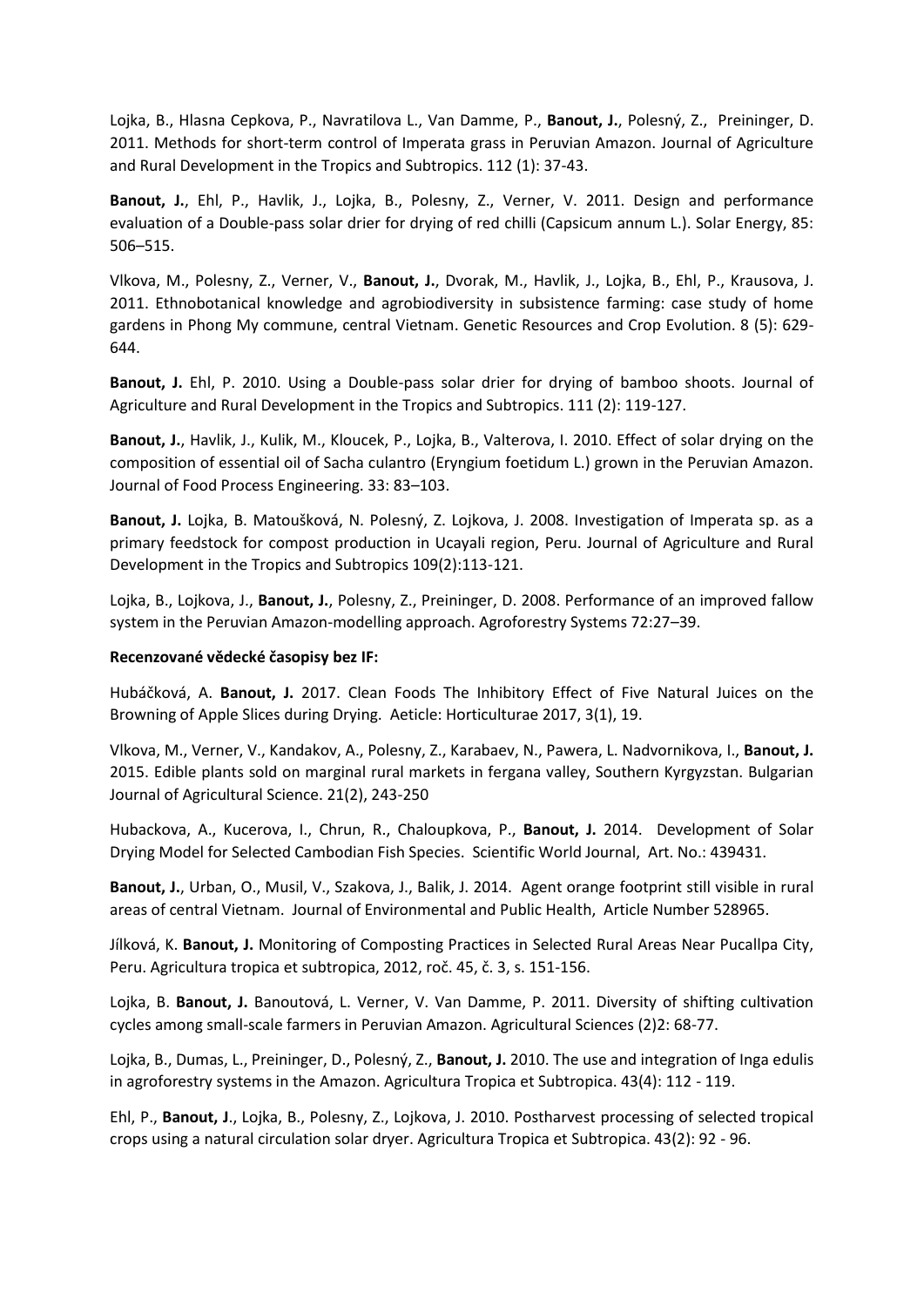Vacek, O., Havrland, B., **Banout, J.** 2009. Brushwood Biomass Fuel Energy Development Characteristics in Montado (Region Alentejo, Portugal). Agricultura Tropica et Subtropica. 42(4): 174- 180.

**Banout, J.** ; Váňa, J. 2005. The Composter program and its potential use in the prediction of a correct compost mixture . Agricultura Tropica et Subtropica . 38 (1): 1-6.

Lojka B, Preininger D., Lojková J., **Banout, J**., Polesný Z. 2005. Biomass Growth and Farmer Knowledge of Inga edulis in Peruvian Amazon. Agricultura Tropica et Subtropica . 38(3-4) 44-51.

#### **Odborné časopisy:**

**Banout, J.** Ehl, P. Lojka, B. Lojkova, J. Polesný, Z. 2005. Uso de secadores solares para el procesamiento de cultivos en la amazonía peruana. Leisa, 21(1):15-17. ISSN 1729-7419

**Banout, J.** 2005. Optimalizace při výrobě kompostu. Odpady, 15(2): 30. ISSN 1210-4922

#### **Monografie:**

**Banout, J.** 2017. Solar Drying Systems. In: Prakash O., Kumar A. (eds) Solar Drying Technology. Green Energy and Technology. Springer, Singapore. ISBN 978-981-10-3832-7. pp. 39-67

Lojka, B., Kulíková, B., Lojková, J., **Banout, J.** 2010. How to Improve Adoption of Agroforestry Systems among Small Farmers in Peruvian Amazon? Nova Science Publishers, Inc. Hauppauge, USA. p. 389 - 405. ISBN: 978-1-60876-359-7.

**Banout, J.** 2009. Transformacion y Comercializacion. In, Lojka, B. et al. 2009. Manual Agroforestal – para ecosistemas de altura en Ucayali, Perú. CIDRA, Pucallpa, Peru. p. 40 – 61. ISBN 978-612-45574- 0-8.

**Banout, J.** 2009. Technologías para productos deshidratados. In, Lojka, B. et al. 2009. Manual Agroforestal – para ecosistemas de altura en Ucayali, Perú. CIDRA, Pucallpa, Peru. p. 175 – 182. ISBN 978-612-45574-0-8.

**Banout, J.** 2009. Preparacion y utilizacion del compost. In, Lojka, B. et al. 2009. Manual Agroforestal – para ecosistemas de altura en Ucayali, Perú. CIDRA, Pucallpa, Peru. p. 143 – 156. ISBN 978-612- 45574-0-8.

# **Mezinárodní konference:**

Sulaiman, H., Ratinger, T., **Banout, J.** 2016. Spatial and temporal arbitrage by citrus farmers depending on market information system in Lattakia region, R. A. Syria. Engineering for Rural Development, Conference, pp. 284-290

Hubáčková, A. **Banout, J.** Chrun, R. Petrtýl, M. Kalous, L. Chaloupková, P. Solar drying of freshwater fish in Cambodia. 2013, 7th Scientific Conference of the Faculty of Tropical AgriSciences, 2013.

Roubík, H. Mazancová, J. **Banout, J.** Verner, V.Optimization of information flow of biogas plant issue case study or rural areas in central Vietnam.. 2014, Proceedings of the ELLS Scientific Student Conference 2014? Brave New Thinking, Brave New Sciences, Brave New World, Warsaw University of Life Sciences, SGGW, 14.-15.11.2014, pp.57, ISBN: 978-83-7583-592-2.

Hubáčková, A. **Banout, J.** Kučerová, I. Chrun, R. Petrtýl, M. Kalous, L. Chaloupková, P. Using a Hybrid Solar Drier for Fish Processing. 2014, Tropentag, September 17-19, 2014, Prague, Czech Republic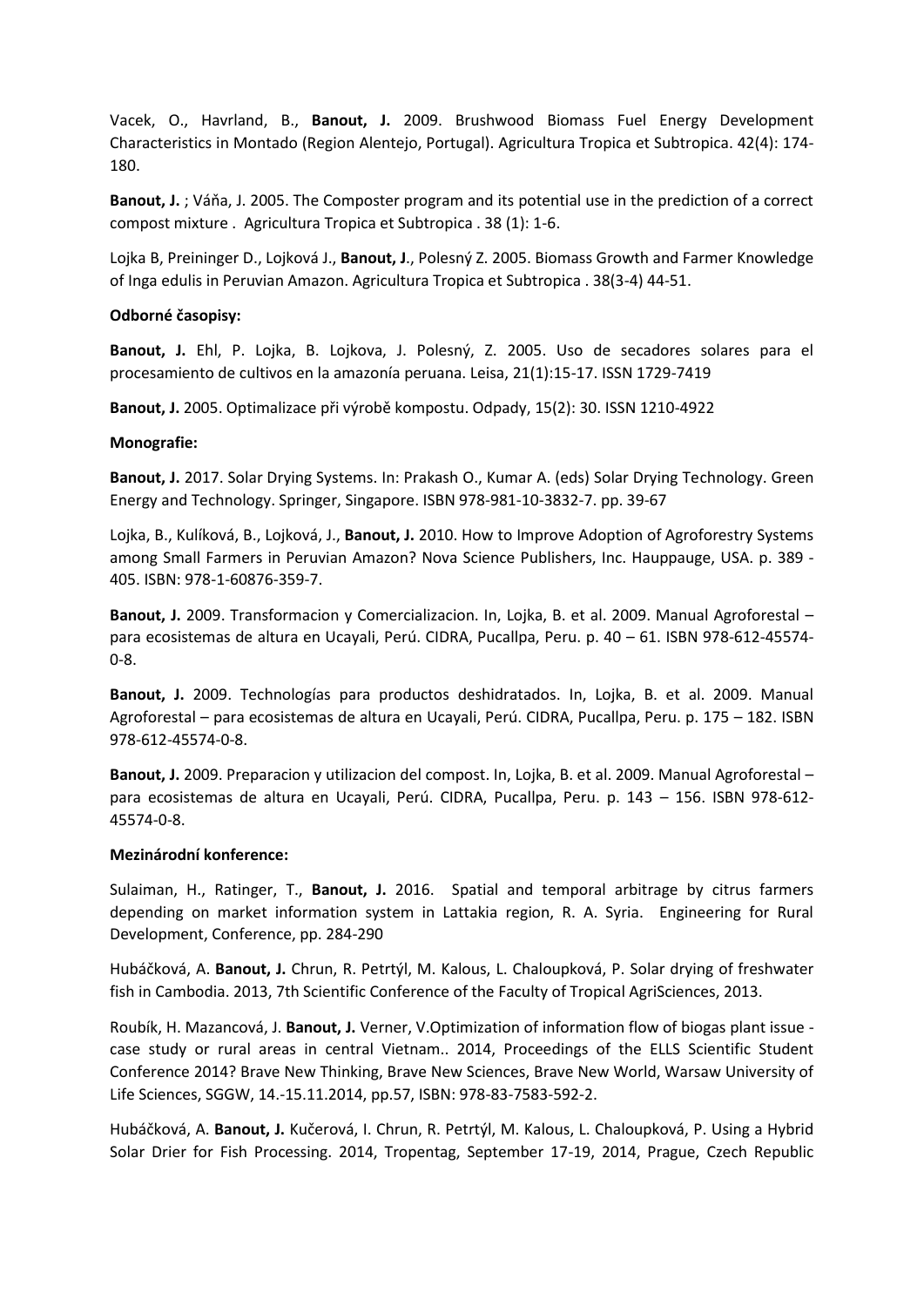"Bridging the gap between increasing knowledge and decreasing resources" p. 410, ISBN: 978-80- 213-2481-7.

Hernandez, H. **Banout, J.** Fraňková, A. Klouček, P. Using of Natural Preservatives for Meat Drying and Storage. 2014, Tropentag 2014, Bridging the gap between increasing knowledge and decreasing resources 17.-19.9. 2014, p. 411. ISBN: 978-80-213-2481-7.

Kučerová, I. **Banout, J.** Solar Drying of Meat. 2015, Conference on Agriculture Perspectives in Western Balkan:Production, Processing, Markets, 3 December 2015, Bosnia and Herzegovina.

Nkomoki, W. **Banout, J.** Dietary diversity and household food insecurity: The case of Southern Zambia.2017. Book of Abstracts. 3rd International Congress Hidden Hunger. Post-2015 Agenda and Sustainable Development Goals: Where are we now. Strategies to improve nutrition quality and combat hidden hunger. March 20-22, 2017, Stuttgart, Germany.

Nkomoki, W. **Banout, J.** Land Conservation and Food Security threats in Southern Zambia: A Land Tenure Dimension. 2017, Nkomoki, W. **Banout, J.** Land Conservation and Food Security Threats in Southern Zambia: A Land Tenure Dimension. 2017. Book of Abstracts Conference. "Future Agriculture: Socio-ecological transitions and bio-cultural shifts" Tropentag, September 20-22, 2017, Bonn, Germany.

**Banout, J.** Kučerová, I. Marek, Š. 2012. Using a double-pass solar drier for jerky drying. Energy Procedia, 30. 738-744.

Hankeová, T. Verner, V. Vlková, M. Polesný, Z. **Banout, J.** 2012, Economic appraisal and agrobiodiversity development of urban agriculture in Hue city, Vietnam.

Macháčková, P. Verner, V. **Banout, J.** Mazancová, J. – Roubík, H. 2012. Social aspects and economic benefits of using biogas by rural and peri-urban households in central Vietnam.

Verner, V. Květová, P. Polesný, Z. Le, H. **Banout, J.** – Mazancová, J. 2012. Traditional use, management and commercialization potential of La lot (Piper lolot C.DC, Piperaceae) in the central Vietnam.

Jelínková, V., Chaloupková, P., Kalous, L., Petrtýl, M., **Banout, J.** 2011. The Immediate Socialeconomic Impacts of Implemented Project in Northern Vietnam (Lang Son, Cao Bang). Tropentag 2011, Book of Abstracts: Development on the margin. International Research on Food Security, Natural Resource Management and Rural Development, Bonn, ISBN: 978-3-9801686-7-0, s. 125.

Marek, Š., Kučerová, I., **Banout, J.** 2011. Use of different pretreatments during drying of eland (Taurotragus oryx) meat and its effect on organoleptic properties. Tropentag 2011, Book of Abstracts: Development on the margin. International Research on Food Security, Natural Resource Management and Rural Development, Bonn, ISBN: 978-3-9801686-7-0.

Kučerová, I., **Banout, J.** Žabková, L. 2011. Drying of Eland (Taurotragus oryx) Meat in a Forced Convection Solar Drier. SuNEC 2011, Sun New Energy Conference, July 5-7,2011, Sicily (Santa Flavia), Italy, ISBN 978-3-9502992-2-9.

Leuner, O. – Polesný, Z. – Macková, M. – Lojka, B. – Lojková, J. – **Banout, J.** 2010. Agroforestry species species in Peruvian Amazon: Farmers' preference survey. Tielkes, E. (ed.). Tropentag 2010 – World food systems – A contribution from Europe. 14-16 September 2010. ETH Zurich, Switzerland, p. 344. ISBN 978-3-86955-455-6.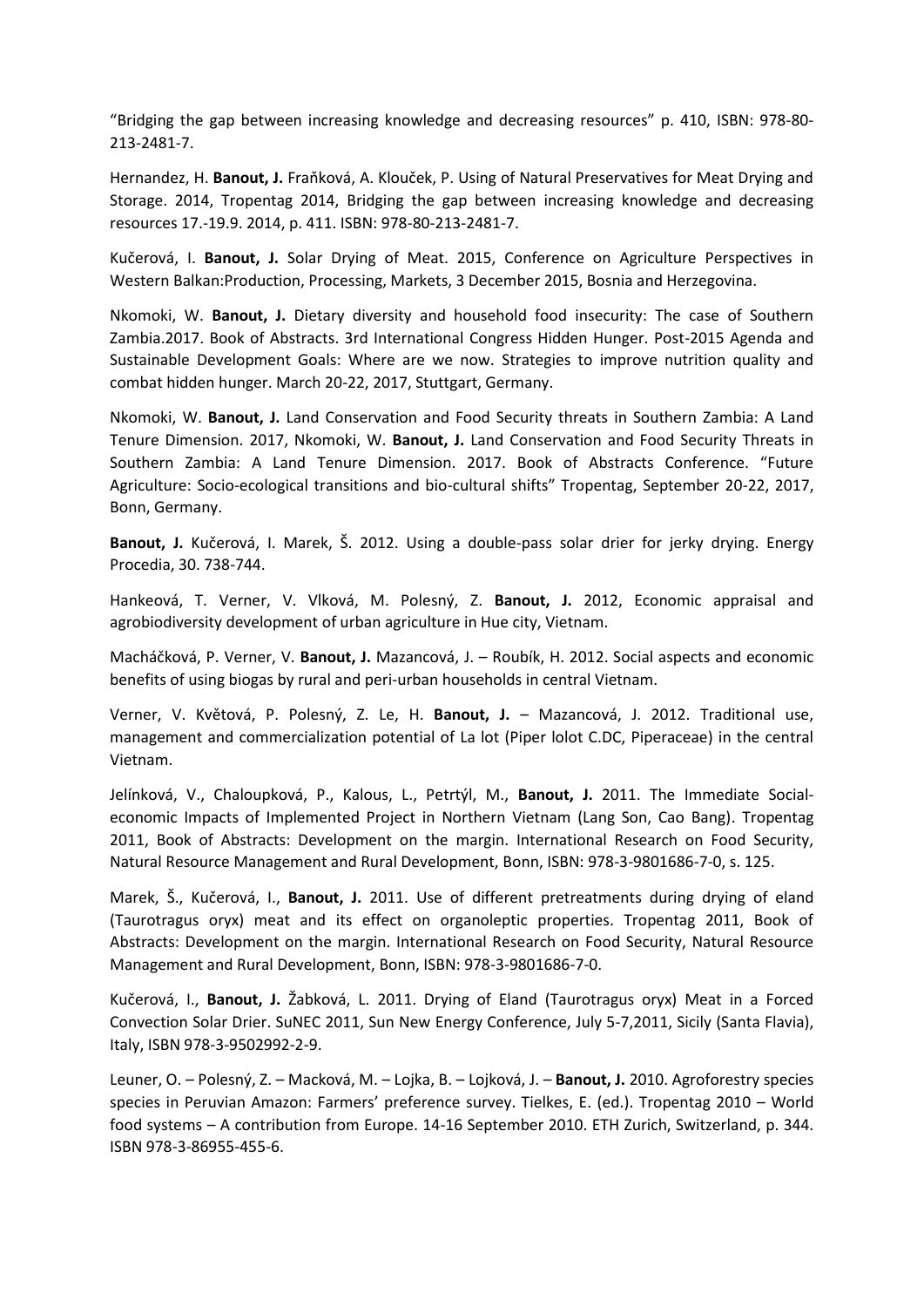Chaloupkova, P., Kalous, L., Petrtyl, M., **Banout, J.**, Bui, T. A., Maresova, D. 2010. Social-economic impacts of freshwater fish production in mountain areas of Northern Vietnam (Lang Son and Cao Bang provinces). International Symposium Sustainable Land Use and Rural Development in Mountainous Regions of Southeast Asia hosted in Vietnam in July 2010.

Lojka, B., **Banout, J.** Lojková, J. Polesný, Z. Preininger, D. 2010. Is Multistrata Agroforestry a Viable Aletrantive for Small Farmers in Peruvian Amazon? Tielkes, E. (ed.). Tropentag 2010 – World food systems – A contribution from Europe. 14-16 September 2010. ETH Zurich, Switzerland, p. 344. ISBN 978-3-86955-455-6.

**Banout, J.**, Ehl P., Lojka B., Verner V., Polesny, Z., Kucerova, I. 2010. Using a forced convection solar drier for bamboo shoots. Eurosun 2010, International Conference on Solar Heating, Cooling and Buildings. 28 Sept – 1 Oct. 2010. Graz, Austria. p. 184. ISBN: 978-3-901425-12-7, full text available in: ISBN: 978-3-901425-13-4, pp. 7.

**Banout, J.**, Ptacek, J., Havlik, J., Kloucek, P., Lojka B. 2010. Effect of solar drying on the composition of esential oil OF vietnamese coriander (Persicaria odorata Lour.). 15th World congress of food science and technology. 22 – 26 Aug. 2010. Cape Town, South Africa. p. 30.

Holikova, P., Kalous, L., Petrtyl, M., Bui, T. A., **Banout, J.**, Polakova, D. 2009. Can We Still Improve Aquaculture Production in Viet Nam? Aspects of Freshwater Fish Production in Mountain Areas of Northern Viet Nam. In Tielkes, E. (editor). Biophysical and socio-economic frame conditions for the sustainable management of natural resources. Proceedings of Tropentag, October 6-18, 2009. University of Hamburg, Germany, p. 322. ISBN 978-3-9801686-7-0

Jilkova, K., **Banout, J.**, Lojka, B., Lojkova, J., Polesny, Z. 2009. Monitoring of organic waste composting in selected rural areas near Pucallpa city, Peru. In Tielkes, E. (editor). Biophysical and socio-economic frame conditions for the sustainable management of natural resources. Proceedings of Tropentag, October 6-18, 2009. University of Hamburg, Germany, p. 261. ISBN 978-3-9801686-7-0

Polesný, Z.; Macková, M.; Clavo, M.; Zelený, V.; Lojka, B.; Lojková, J.; **Banout, J.** 2008. Ethnobotanical inventory of homegardens in Campo Verde district in Peruvian Amazon. Sborník abstraktů konference: 11th International Congress of Ethnobiology., 25.6.-30.6. 2008, Cusco, Peru.

Vlková, M.; Polesný, Z.; Verner, V.; Ehl, P.; Havlík, J.; Lojka, B.; Lojková, J.; **Banout, J.** 2008. Ethnobotanical Inventory of Home Gardens in the Community Phong My, Central Vietnam. Sborník abstraktů: 26th Symposium of the International Commission for the Anthropology of Food (ICAF) of the International Union for Anthropological et Ethnological Sciences (IUAES), 15.12.-17.12.2008, Paříž, Francie, s. 43.

Kulík, M., **Banout, J.**, Lojka, B., Polesny, Z., Lojkova, J. 2007. Evaluation of Eryngium foetidum L. Processing by Solar Dryers. In Tielkes, E. (editor). Utilization of diversity in land use systems: Sustainable and organic approaches to meet human needs. Proceedings of Tropentag, October 9-11, 2007. University of Kassel, Germany, p. 89. ISBN 3-86727-372-3.

Rousová, B., Lojkova, J., Lojka, B., **Banout, J.**, Polesny, Z. 2007. Agroforestry Systems Acceptability in Pucallpa, Peruvian Amazon. In Tielkes, E. (editor). Utilization of diversity in land use systems: Sustainable and organic approaches to meet human needs. Proceedings of Tropentag, October 9-11, 2007. University of Kassel, Germany, p. 262. ISBN 3-86727-372-3

Krivankova, B., Polesny, Z., Lojka, B., Lojkova, J., **Banout, J.**, Preininger, D. 2007. Sacha Inchi (Plukenetia volubilis, Euphorbiaceae): A Promising Oilseed Crop from Peruvian Amazon. In Tielkes, E.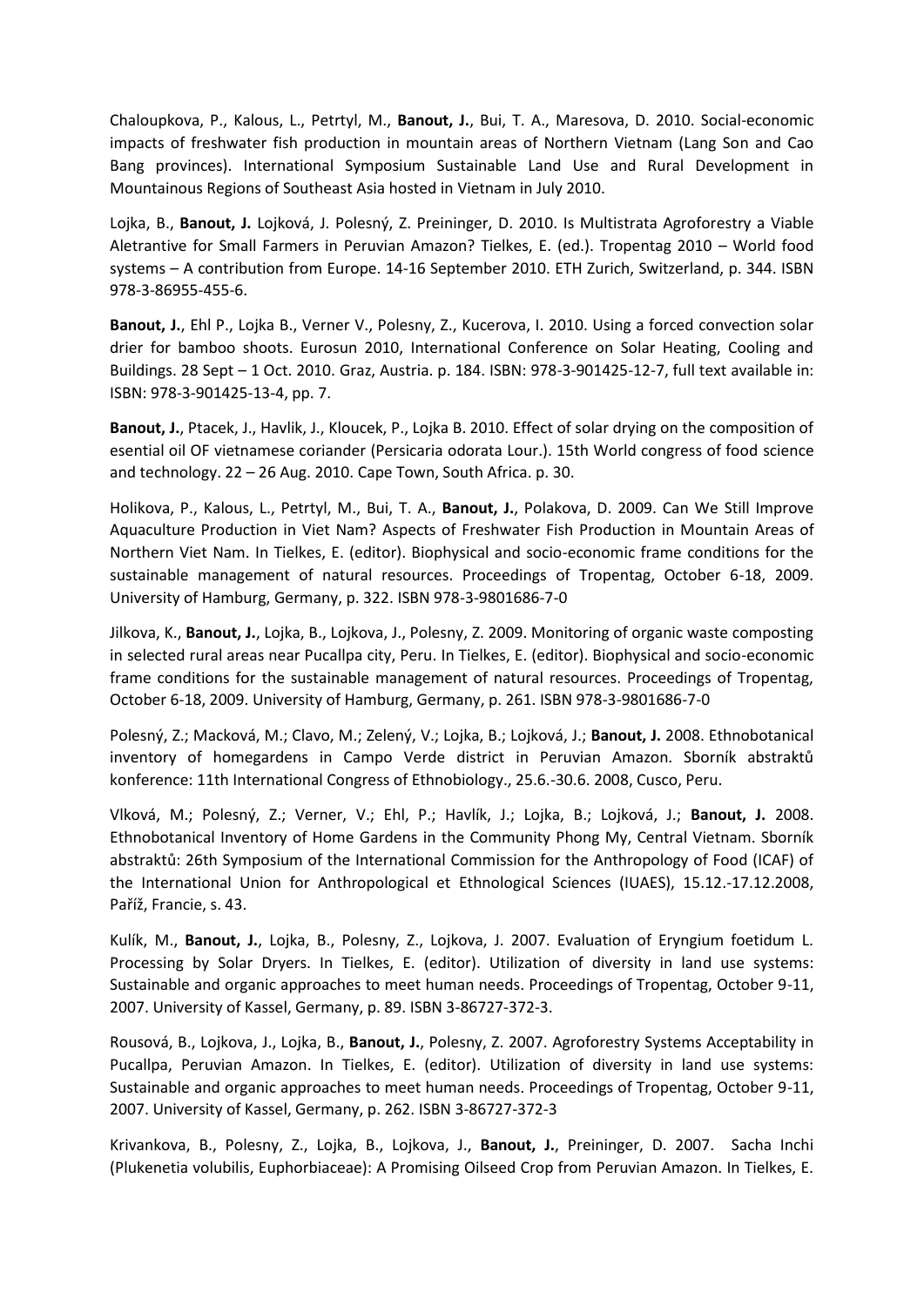(editor). Utilization of diversity in land use systems: Sustainable and organic approaches to meet human needs. Proceedings of Tropentag, October 9-11, 2007. University of Kassel, Germany, p. 310. ISBN 3-86727-372-3

**Banout, J.** Ehl, P. Lojka, B. Lojkova, J. Polesný, Z. 2006. Drying of Different Tropical Crops Using Natural-circulation Solar Dryer in the Peruvian Amazon. In World Renewable Energy Congress WREC-IX, 19-25 Aug. 2006, Florence - Italy, p. 203. ISBN – 13:978-0-08-045056-8

LOJKOVA, J.; LOJKA, B.; **BANOUT, J.**; POLESNY, Z.; PREININGER, D. 2006. Perspectives of organic farming in the Ucayali region of Peru: institutional approach. In Asch, F.; Becker, M. (editors). Prosperity & Poverty in a Globalized World: Challenges for Agricultural Research. Proceedings of Tropentag,October 11-13, 2006. University of Bonn, Germany, p. 312. ISBN 3-937941-08-8.

LOJKA, B.; LOJKOVA, J.; PREININGER, D.; **BANOUT, J.**; POLESNY, Z. 2006. Assessment of an improved fallow agroforestry systém in the Peruvian Amazon through modelling approach. In Asch, F.; Becker, M. (editors). Prosperity & Poverty in a Globalized World: Challenges for Agricultural Research. Proceedings of Tropentag,October 11-13, 2006. University of Bonn, Germany, p. 147. ISBN 3-937941- 08-8.

Prochazkova L, Lojka B, **Banout J**, Lojkova J, Polesny Z, Preininger D. 2006. Diversification of shifting cultivation cycles among small-scale farmers in the Peruvian Amazon. In Asch, F.; Becker, M. (editors). Prosperity & Poverty in a Globalized World: Challenges for Agricultural Research. Proceedings of Tropentag, October 11-13, 2006. University of Bonn, Germany, p. 476. ISBN 3- 937941-08-8.

Navrátilová, L.; Lojka, B.; Lojková, J.; **Banout, J.**; Polesný, Z. Methods of control and rehabilitation of Imperata grasslands in Peruvian Amazon Basin. In The Global Food & Product Chain - Dynamics, Innovations, Conflicts, Strategies: proceedings of Deutscher Tropentag 2005, October 11-13, 2005. University of Hohenheim, Tropenzentrum, Centre for Agriculture in the Tropics and Subtropics, Stuttgart, Germany, 2005, p. 225. ISBN 3-00-017063-4.

Lojka, B.; Lojkova, J.; **Banout, J.**; Polesny, Z. 2004. Agroforestry use of Inga edulis in the Peruvian Amazon. In Rural poverty reduction through research for development and transformation: proceedings of Deutscher Tropentag, October 5-7, 2004. Humboldt-Universität zu Berlin, Germany, 2004, p. 185. ISBN 3-86004-182-7.

Polesny, Z.; Lojka, B.; Lojkova, J.; **Banout, J.**; Kocarek, M. 2004. The potential of some neglected fruit species of Ucayali department of Peruvian Amazon. In Rural poverty reduction through research for development and transformation: proceedings of Deutscher Tropentag, October 5-7, 2004. Humboldt-Universität zu Berlin, Germany, 2004, p. 278. ISBN 3-86004-182-7.

**Banout, J.**, 2002: PC Software for optimizing of raw material composition for ompost. In, International Research on Food Security, Natural Resource Management and Rural Developmentn of Deutscher Tropentag 2002. University of Kassel-Witzenhausen, SRN, p. 26. ISBN 3-89958-000-1.

# **Tuzemské konference:**

Jandová, B. – Chaloupková, P. – Kalous, L. – Petrtýl, M. – **Banout, J.** – The Bui, A. 2011. Marketing analysis of freshwater fish production in Northern Vietnam. International conference of ITS, Czech University of Life Sciences Prague, 2.12.2011, Book of Abstracts, ISBN 978-80-213-2233-2, s. 38.

Kucerova, I., **Banout, J.** 2009. Testing of ceramic stoves for household purposes. 3rd Scientific conference of Institute of Tropics and Subtropics, Sustainable Use of Natural Resources in Tropics